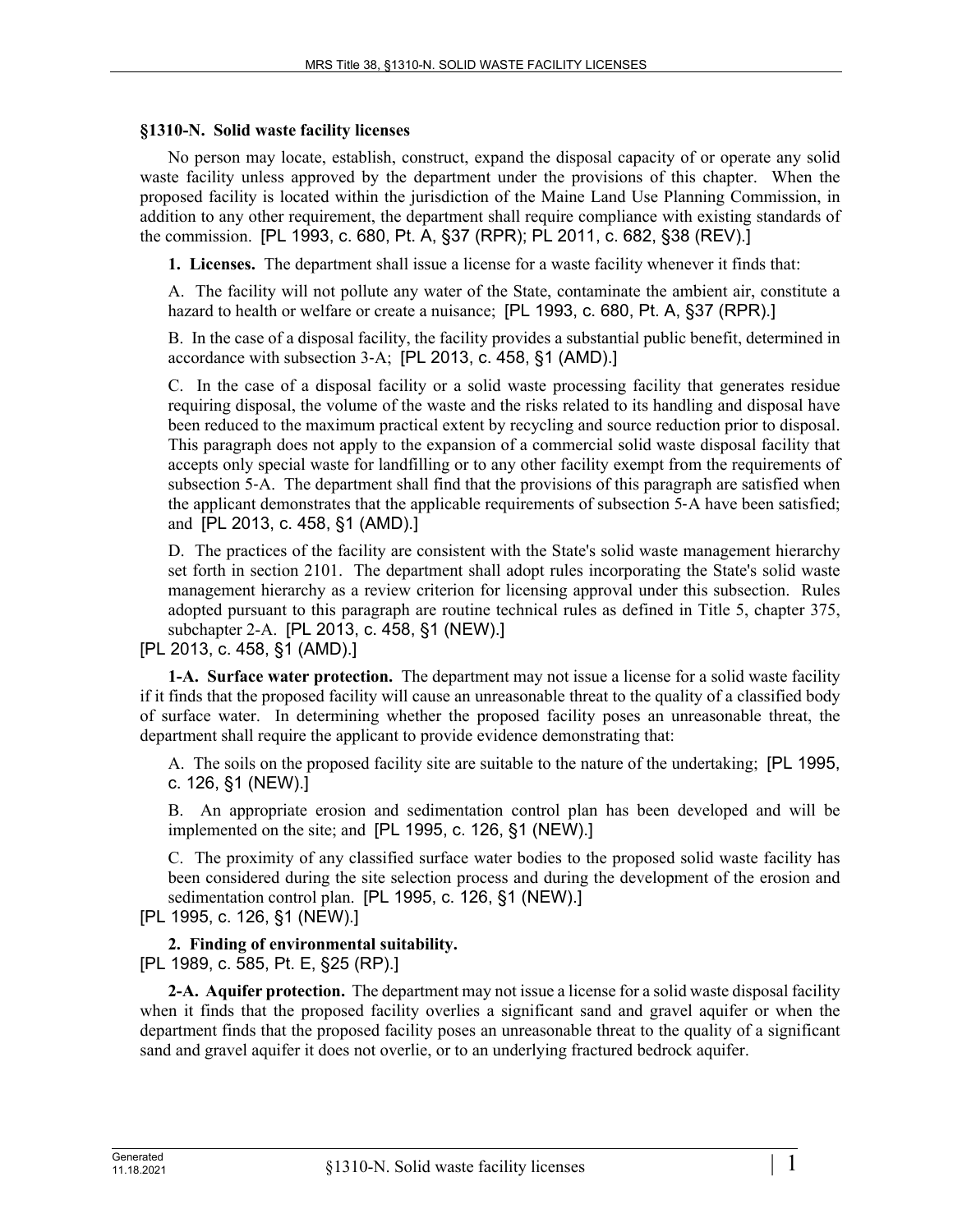A. "Significant sand and gravel aquifer" is defined as a porous formation of ice-contact and glacial outwash sand and gravel that contains significant recoverable quantities of water likely to provide drinking water supplies. [PL 1993, c. 680, Pt. A, §37 (RPR).]

B. "Fractured bedrock aquifer" is defined as a consolidated rock formation that is fractured and that is saturated and recharged by precipitation percolating through overlying sediments to a degree that will permit wells drilled into the rock to produce a sufficient water supply for domestic use. [PL 1993, c. 680, Pt. A, §37 (RPR).]

C. In determining whether or not the proposed facility poses an unreasonable threat to the quality of a significant sand and gravel aquifer or to an underlying fractured bedrock aquifer, the department shall require the applicant to provide:

(1) A thorough hydrogeological assessment of the proposed site and the contiguous area including any classified surface waters, significant sand and gravel aquifers and fractured bedrock aquifers that could be affected by the proposed facility during normal operation or in the event of unforeseen circumstances including the failure of any engineered barriers to ground water flow. The assessment must include a description of ground water flow rates, the direction of ground water flow in both the horizontal and vertical directions, and the degree of dilution or attenuation of any contaminants that may be released from the proposed site and flow toward any classified surface water, significant sand and gravel aquifer or fractured bedrock aquifer. [PL 1993, c. 680, Pt. A, §37 (RPR).]

[PL 1993, c. 680, Pt. A, §37 (RPR).]

**2-B. Traffic movement.** 

[PL 1993, c. 383, §36 (RP).]

**2-C. Proximity to residential areas.** 

[PL 1991, c. 43, §1 (RP); PL 1991, c. 43, §4 (AFF).]

**2-D. Setback requirements for transfer stations.** The department may not issue a permit or a license for a municipal solid waste transfer station unless the location of the handling site conforms to the following setback requirements.

A. For a transfer station on an island that is not connected to the mainland by a road, the department shall establish setback distances on a case-specific basis in accordance with this paragraph:

(1) No predetermined minimum setback from a property boundary, residence or public road established in statute or rule applies. A proposed setback from such a location must be reasonable and compatible with the abutting land use. If all abutting landowners give written approval to the location of the handling site, the department shall find that the proposed setback to a property boundary, residence or public road is reasonable and compatible with abutting land use. If all abutting landowners do not give written approval, the department shall make an independent determination of the reasonableness and the compatibility of the setback to a property boundary, residence or public road.

(2) No predetermined minimum setback from an active or closed landfill established in statute or rule applies. The proposed setback from an active or closed landfill must be reasonable and compatible with the abutting land use. The department shall make an independent determination of the reasonableness and compatibility of the proposed setback to an active or closed landfill.

(3) To the fullest extent possible, the department shall ensure that the handling site of a transfer station on an island is located in a manner that minimizes any adverse impact on the island residents. [PL 1995, c. 73, §1 (RPR).]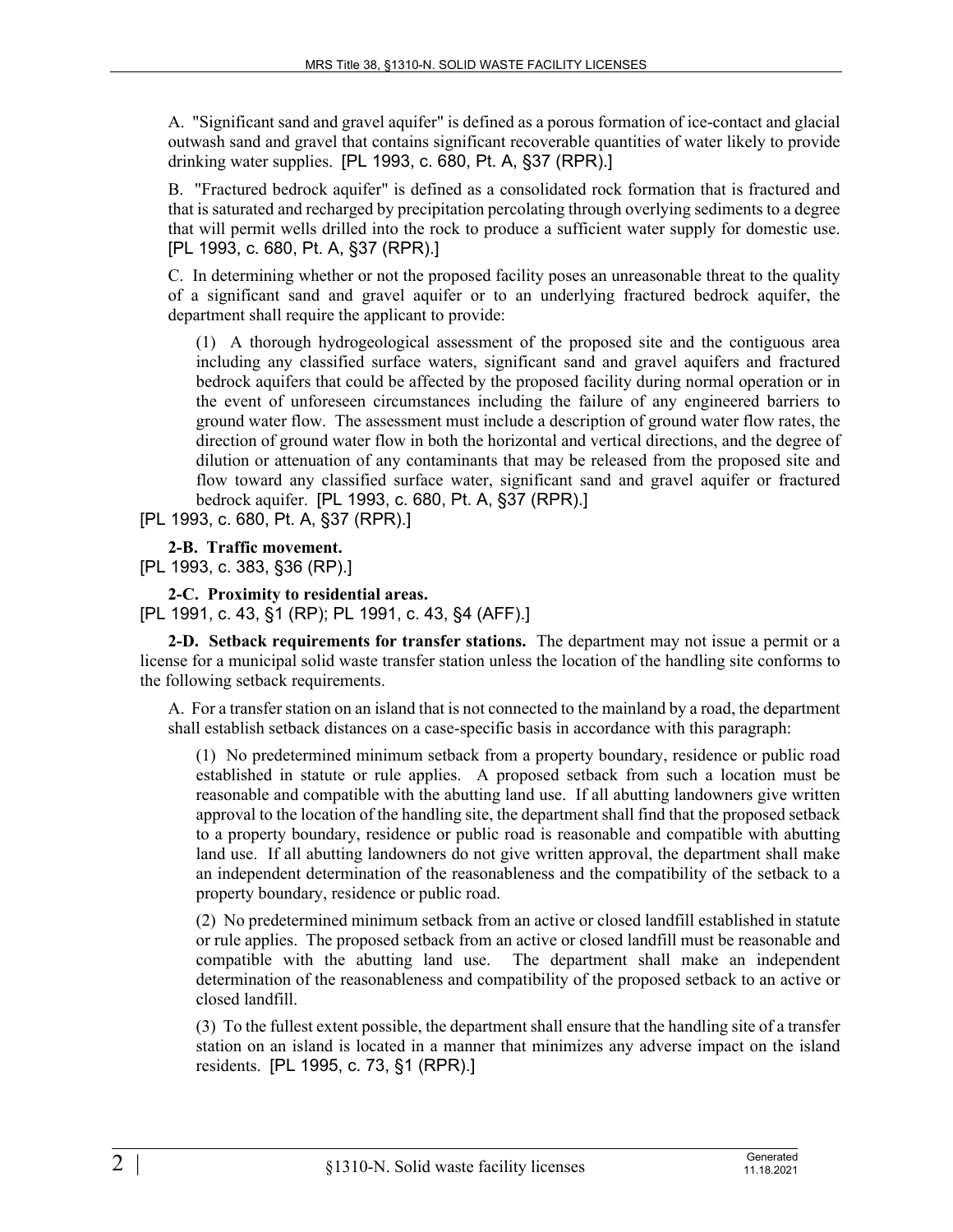B. For all other transfer stations, the handling site may not be within 250 feet of any abutting property boundary, unless:

(1) The department finds the use of the abutting property to be compatible with the operation of a transfer station on the proposed location. If the department finds use of the abutting property to be compatible, the handling site may be within 250 feet of the boundary but not within 250 feet of any permanent structure on that abutting property; or

(2) The municipality obtains the written permission of all property owners within 250 feet of the proposed handling site. [PL 1995, c. 73, §2 (AMD).]

This subsection does not apply to transfer station permit or license renewals. [PL 1995, c. 73, §§1, 2 (AMD).]

**2-E. Automobile dismantling, recycling and salvage operations.** The department may not issue a license for a solid waste facility that is larger than 3 acres in size and that is the location of automobile dismantling, recycling and salvage if the automobile dismantling, recycling and salvage operations take place within 100 feet of a well that serves as a public or private water supply. This prohibition does not include a private well that serves only the facility or the owner's or operator's abutting residence. [PL 1993, c. 680, Pt. A, §37 (RPR).]

**2-F. Siting standards.** The department shall issue a license for a new or expanded solid waste facility when it finds that the following standards, in addition to any other requirements of this chapter, have been met.

A. The applicant has the financial and technical ability to develop the project in a manner consistent with state environmental standards and with the provisions of this chapter. [PL 1993, c. 680, Pt. A, §37 (RPR).]

B. The applicant has made adequate provision for traffic movement of all types into, out of and within the proposed solid waste facility. The department shall consider traffic movement both on site and off site. In making its determination, the department shall consider the following factors:

(1) Vehicular weight limits;

(2) Road construction and maintenance standards;

(3) Vehicle type;

(4) Public safety and congestion on any public or private road traveled by vehicles transporting waste to or from the proposed facility; and

(5) Other relevant factors. [PL 1993, c. 680, Pt. A, §37 (RPR).]

C. The applicant has made adequate provision for fitting the proposed solid waste facility harmoniously into the existing natural environment and the proposed solid waste facility will not unreasonably adversely affect existing uses, scenic character, air quality, water quality or other natural resources in the municipality or in neighboring municipalities. [PL 1993, c. 680, Pt. A, §37 (RPR).]

D. The proposed solid waste facility will be built on soil types that are suitable to the nature of the undertaking and will not cause unreasonable erosion of soil or sediment. [PL 1993, c. 680, Pt. A, §37 (RPR).]

E. The proposed solid waste facility will not pose an unreasonable risk that a discharge to a significant ground water aquifer will occur. [PL 1993, c. 680, Pt. A, §37 (RPR).]

F. The applicant has made adequate provision for utilities including water supplies, sewerage facilities, solid waste disposal and roadways required for the project, and the proposed solid waste facility will not have an unreasonable adverse effect on the existing or proposed utilities and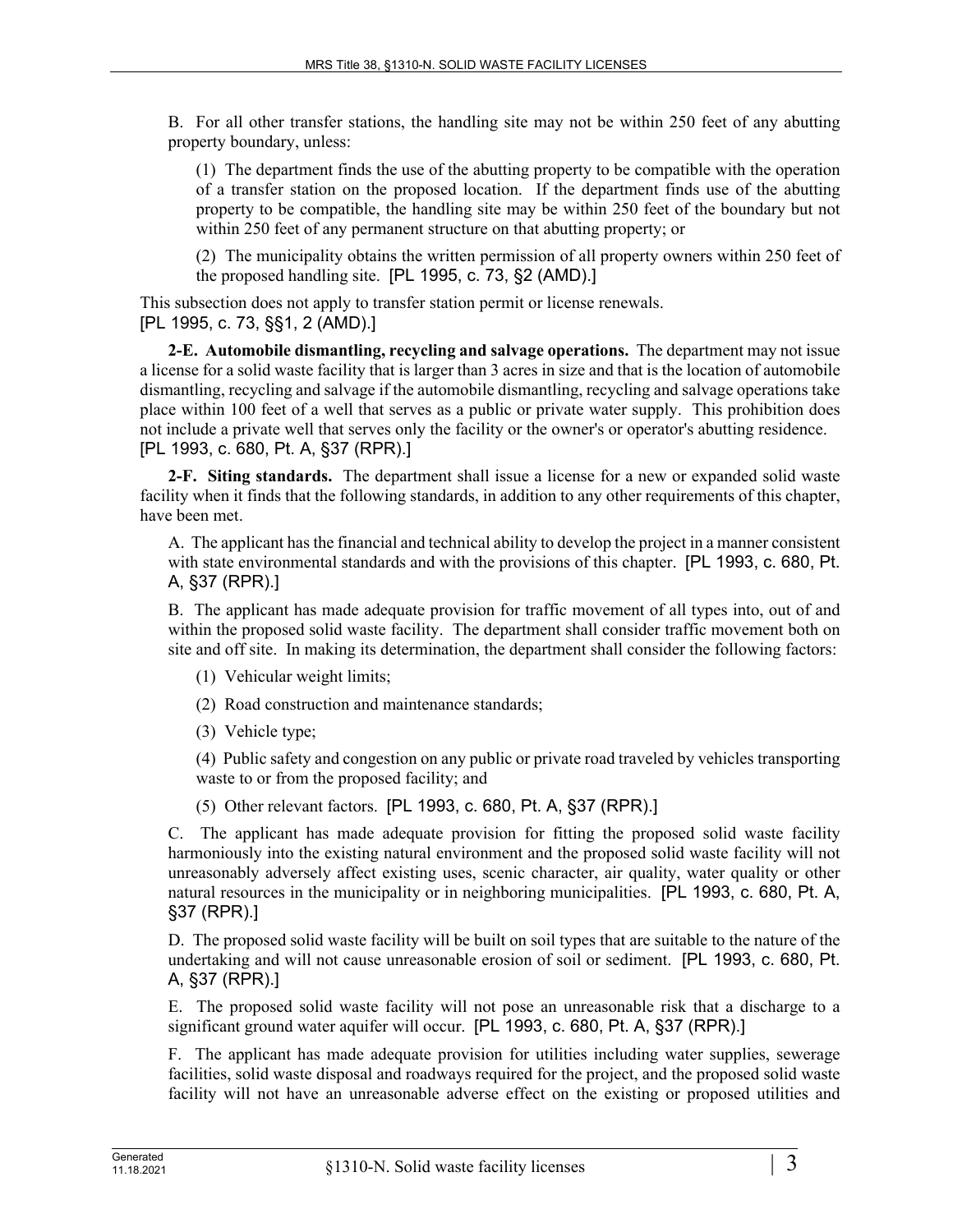roadways in the municipality or area served by those services. [PL 1993, c. 680, Pt. A, §37 (RPR).]

G. The project will not unreasonably cause or increase the flooding of the alteration area or adjacent properties nor create an unreasonable flood hazard to a structure. [PL 1993, c. 680, Pt. A, §37 (RPR).]

[PL 1993, c. 680, Pt. A, §37 (RPR).]

**2-G. Setback requirement for land application and off-site storage of sludge.** The department may not issue a license for a sludge land application site that is within 75 feet of a river, perennial stream or great pond. The department may not issue a license for a sludge storage site or storage facility off the site of generation that is within 250 feet of a river, perennial stream or great pond. Upon the written request to the department of a person who owns property that abuts a sludge land application site or storage facility, the department shall restrict the sludge application or sludge storage site to no less than 50 feet from that abutting property boundary. The board may establish other setbacks by rule. [PL 1999, c. 393, §5 (NEW).]

### **3. Public benefit determination.**

[PL 1995, c. 465, Pt. A, §14 (RP); PL 1995, c. 465, Pt. C, §2 (AFF).]

**3-A. Public benefit determination.** Public benefit determination is made in the following manner.

A. For the following facilities, the department determines public benefit and shall employ a rebuttable presumption of public benefit:

(1) Solid waste disposal facilities less than 6 acres in size that accept only inert fill, construction and demolition debris, debris from land clearing and wood wastes; and

(2) Solid waste disposal facilities used exclusively for the disposal of waste generated by the owner of the facility except that the facility may accept, on a nonprofit basis, waste not generated by the owner provided that the amount so accepted does not exceed 15% of all solid waste accepted on an annual average. [PL 1995, c. 465, Pt. A, §15 (NEW); PL 1995, c. 465, Pt. C, §2 (AFF).]

B. For all other facilities, the commissioner shall make the determination of public benefit in accordance with section 1310‑AA, and the commissioner's determination under that section is not subject to review by the department or the board as part of the licensing process under this section. [PL 1995, c. 465, Pt. A, §15 (NEW); PL 1995, c. 465, Pt. C, §2 (AFF).]

[PL 1995, c. 465, Pt. A, §15 (NEW); PL 1995, c. 465, Pt. C, §2 (AFF).]

**4. Presumption of public benefit.** 

[PL 1989, c. 585, Pt. E, §27 (RP).]

**5. Recycling and source reduction determination.** 

[PL 2007, c. 583, §3 (RP).]

**5-A. Recycling and source reduction determination.** The requirements of this subsection apply to solid waste disposal facilities and to solid waste processing facilities that generate residue requiring disposal.

A. An applicant for a new or expanded solid waste disposal facility shall demonstrate that:

(1) The proposed solid waste disposal facility will accept solid waste that is subject to recycling and source reduction programs, voluntary or otherwise, at least as effective as those imposed by this chapter and other provisions of state law. The department shall attach this requirement as a standard condition to the license of a solid waste disposal facility governing the future acceptance of solid waste at the proposed facility; and

(2) The applicant has shown consistency with the recycling provisions of the state plan.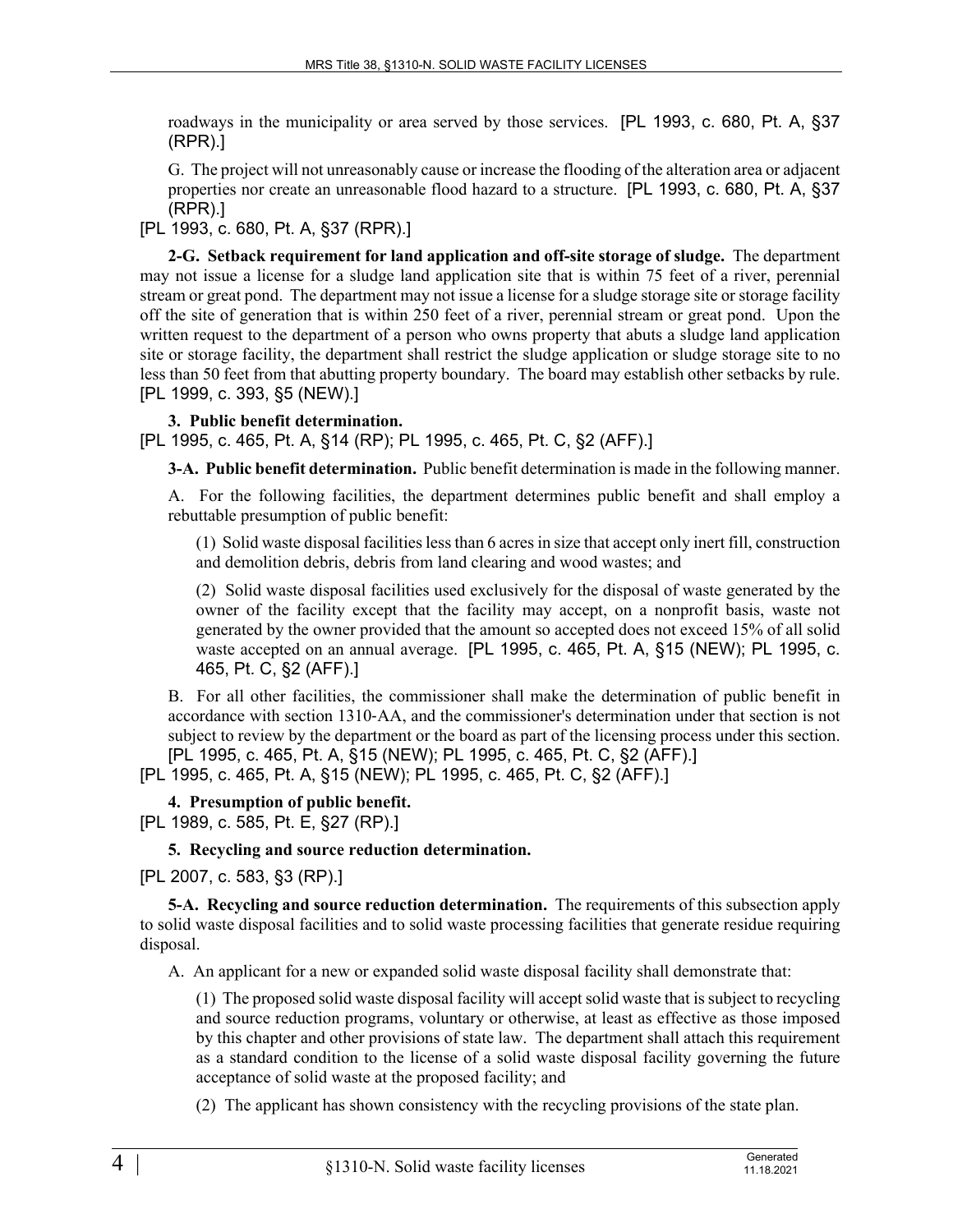This paragraph does not apply to the expansion of a commercial solid waste disposal facility that accepts only special waste for landfilling. [PL 2007, c. 583, §4 (NEW).]

B. The provisions of this paragraph apply to solid waste processing facilities that generate residue requiring disposal.

(1) An applicant for a new or expanded solid waste processing facility that generates residue requiring disposal shall demonstrate that all requirements of this paragraph will be satisfied. On an annual basis, an owner or operator of a licensed solid waste processing facility that generates residue requiring disposal shall demonstrate compliance with all the requirements of this paragraph. The annual demonstration of compliance must be included as an element of the facility's annual report to the department submitted in conformance with the provisions of subsection 6-D, paragraph B and department rules.

(2) A solid waste processing facility that generates residue requiring disposal shall recycle or process into fuel for combustion all waste accepted at the facility to the maximum extent practicable, but in no case at a rate less than 50%. For purposes of this subsection, "recycle" includes, but is not limited to, the reuse of waste generated within the State as defined in section 1303-C, subsection 40-A, paragraph C; the recovery of metals from waste; the use of waste or waste-derived product as material substitutes in construction; and the use of waste as boiler fuel substitutes.

At least 50% of the waste that a solid waste processing facility characterizes as recycled under this subparagraph must have been reused or recycled by the facility through methods other than placement of the waste in a solid waste landfill, except that a solid waste processing facility that was in operation during calendar year 2018, that accepts exclusively construction and demolition debris and that accepted more than 200,000 tons of such debris in calendar year 2018 shall:

(a) Reuse or recycle at least 15% of such debris through methods other than placement in a solid waste landfill by January 1, 2022; and

(b) Reuse or recycle at least 20% of such debris through methods other than placement in a solid waste landfill by January 1, 2023.

A solid waste processing facility that was in operation during calendar year 2018, that accepts exclusively construction and demolition debris and that accepted more than 200,000 tons of such debris in calendar year 2018 may request and the department may grant a waiver of the applicable provisions of this subparagraph for a specified period of time if the facility is able to demonstrate that compliance with the applicable provisions of this subparagraph would result in an unreasonable adverse impact on the facility. The demonstration may include results of a 3rd-party audit of the facility. In determining whether to grant such a waiver request, the department may consider trends in local, regional, national and international markets; the availability and cost of technologies and services; transportation and handling logistics; and overall costs that may be associated with various waste handling methods.

(3) A solid waste processing facility subject to this paragraph shall demonstrate consistency with the recycling provisions of the state plan.

(4) The requirements of this paragraph do not apply to solid waste composting facilities; solid waste processing facilities whose primary purpose is volume reduction or other waste processing or treatment prior to disposal of the waste in a landfill or incineration facility; solid waste processing facilities that are licensed in accordance with permit-by-rule provisions of the department's rules; or solid waste processing facilities that are exempt from the requirements of the solid waste management rules related to processing facilities adopted by the board.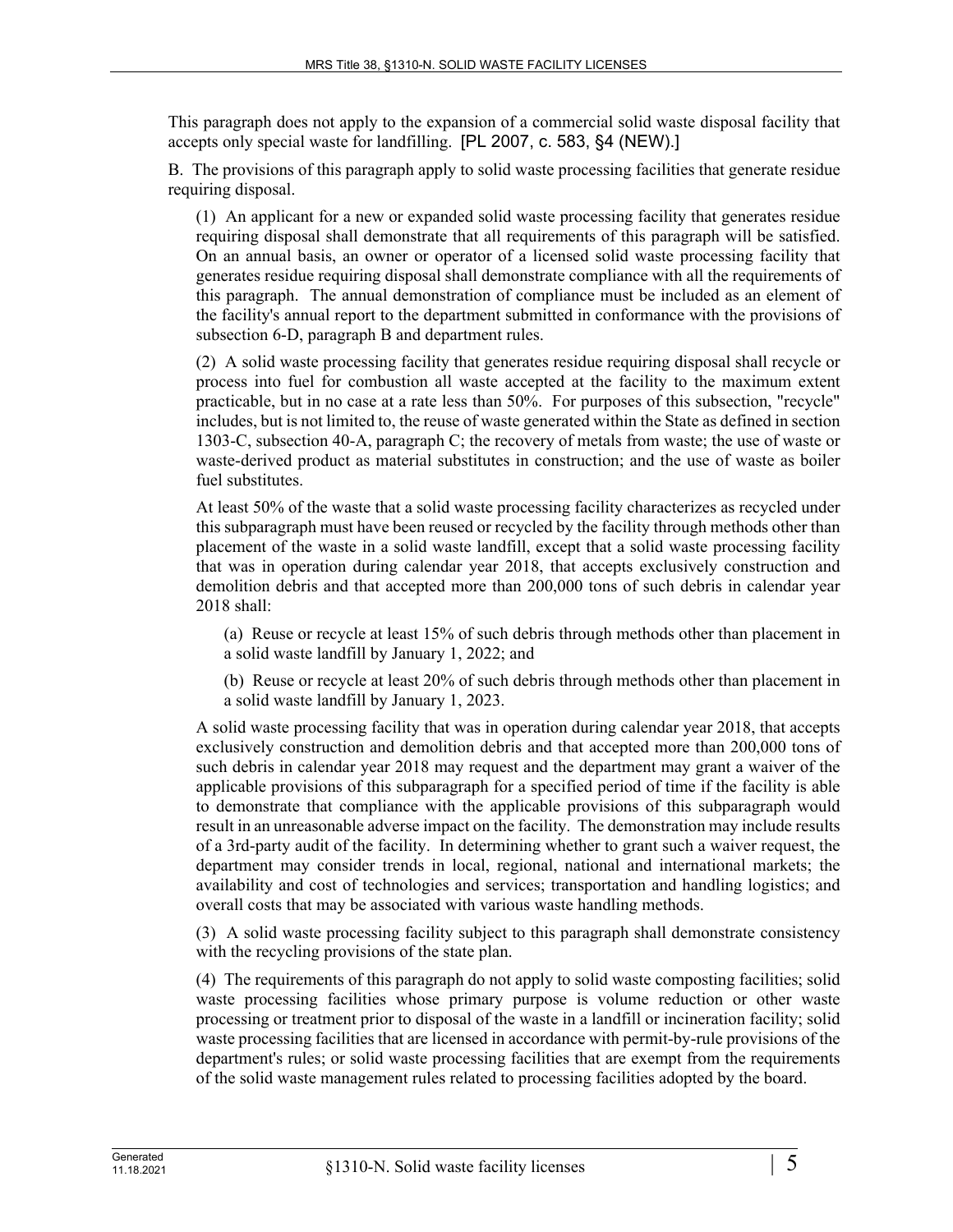(5) If the department amends the rules relating to fuel quality for construction and demolition wood fuel and the amendment adversely affects the ability of a solid waste processing facility to meet the 50% standard in subparagraph (2), the department may not enforce the requirements of subparagraph (2) against that processing facility and the department shall submit to the joint standing committee of the Legislature having jurisdiction over natural resources matters a report relating to the rule change. The joint standing committee of the Legislature having jurisdiction over natural resources matters may submit legislation related to the report.

The department shall adopt rules to implement the provisions of this paragraph. Rules adopted pursuant to this paragraph are routine technical rules as defined in Title 5, chapter 375, subchapter 2-A. [PL 2019, c. 619, §4 (AMD).]

[PL 2019, c. 619, §4 (AMD).]

**6. Terms and compliance schedules.** Except as provided in subsection 6‑D, licenses are issued under terms and conditions the department prescribes, and for a term not to exceed 5 years. The department may establish reasonable time schedules for compliance with this article and rules adopted by the board. A licensed or unlicensed municipal solid waste landfill operating on December 31, 1991 may continue to operate until December 31, 1992 unless the commissioner finds that continued operation of a landfill poses an immediate hazard to the public health or the environment, including, without limitation, a threat to a public or private water supply. [PL 1993, c. 680, Pt. A, §37 (RPR).]

**6-A. Relicensing.** Notwithstanding subsection 6, a transfer station or a recycling facility licensed under this chapter is not subject to relicensing unless the standards in effect at the time the previous license was issued are changed or the facility significantly changes its operation. For the purposes of this subsection, a transfer station includes any associated area or use that is permitted by the license, such as areas used to burn or chip wood or brush and areas used to store or handle white goods or tires, but does not include any associated wood waste or demolition debris landfills. [PL 1993, c. 680, Pt. A, §37 (RPR).]

**6-B. Unlicensed landfills operating after December 31, 1992.** Notwithstanding subsection 6, the commissioner shall enter into an agreement with a municipality allowing that municipality to operate an unlicensed municipal solid waste landfill after December 31, 1992 if the commissioner determines that the municipality has:

A. Selected an alternative solid waste handling or disposal option that is licensed or capable of being licensed; [PL 1993, c. 680, Pt. A, §37 (RPR).]

B. Proposed to the department a reasonable and mutually acceptable schedule for implementing that option; and [PL 1993, c. 680, Pt. A, §37 (RPR).]

C. Agreed to cease accepting waste at the unlicensed landfill on a date certain. [PL 1993, c. 680, Pt. A, §37 (RPR).]

An agreement under this subsection between a municipality and the department may not include any provision that prevents the municipality from using its unlicensed landfill for the disposal of municipal solid waste during the term of the agreement. Notwithstanding any provision of an agreement entered into under this subsection, the commissioner shall order an unlicensed landfill to cease operating if the commissioner finds that continued operation of the landfill poses an immediate hazard to the public health or the environment, including without limitation a threat to a public or private water supply. [PL 1993, c. 680, Pt. A, §37 (RPR).]

**6-C. Summary of federal regulations.** The commissioner shall provide a summary of the criteria for municipal solid waste landfills set forth in 40 Code of Federal Regulations, Part 258 (1992) to each municipality operating a licensed or unlicensed municipal solid waste landfill on the effective date of this subsection. The summary must describe the operational and, where possible, the economic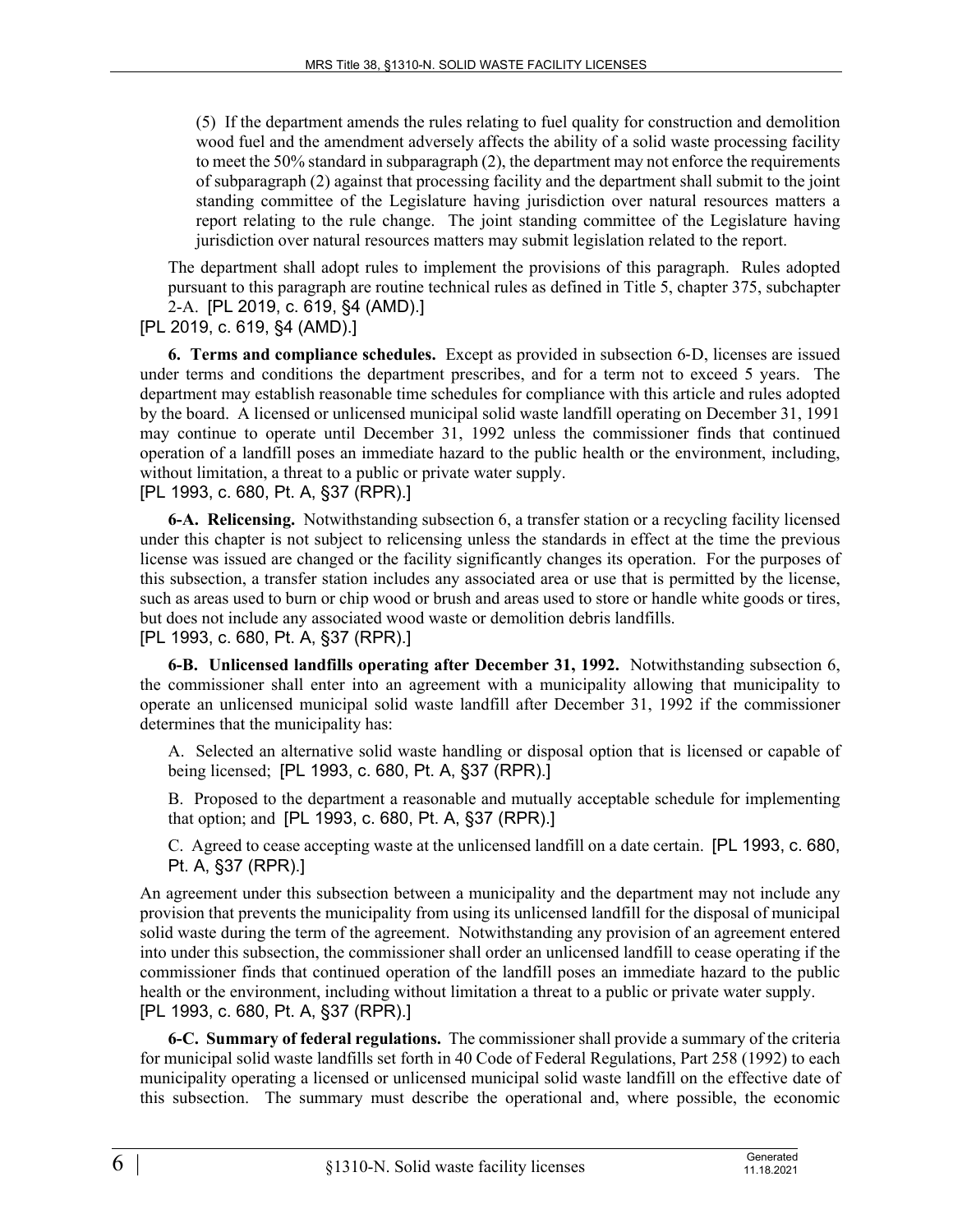implications under federal and state rules of accepting waste at a municipal solid waste landfill after October 8, 1993.

[PL 1993, c. 680, Pt. A, §37 (RPR).]

**6-D. Solid waste facilities licensed under rules valid on or after May 24, 1989.** A solid waste facility license issued under applicable solid waste management rules valid on or after May 24, 1989 remains in effect unless modified under section 341‑D, subsection 3 or revoked or suspended under section 342, subsection 11-B. These licensees must:

A. Comply with applicable operating rules adopted by the board; [PL 1993, c. 680, Pt. A, §37 (NEW).]

B. Comply with annual facility reporting rules adopted by the board; and [PL 1993, c. 680, Pt. A, §37 (NEW).]

C. Beginning 5 years after the date of issuance of the license, pay an annual facility reporting fee established by the commissioner. The annual fee established in this paragraph must be an amount equal to 20% of the relicensing fee that would have applied to that facility. [PL 1993, c. 680, Pt. A, §37 (NEW).]

Notwithstanding the terms of this subsection, a license issued to a solid waste facility that is not a solid waste landfill may be voluntarily surrendered by the license holder upon department approval. [PL 2015, c. 124, §8 (AMD).]

**6-E. Unlicensed wood-waste, construction and demolition debris landfills.** An unlicensed municipal solid waste landfill accepting waste consisting exclusively of wood, landscape refuse or construction and demolition debris and operating as of the effective date of this subsection, may:

- A. Continue to operate until April 9, 1994; and [PL 1993, c. 732, Pt. C, §19 (NEW).]
- B. Continue to operate until December 31, 1995 if:
	- (1) The landfill was operating as of December 31, 1993; and

(2) The landfill is a separate and discrete disposal unit that does not overlie or overlap a municipal solid waste landfill that accepts or has accepted "household waste" as defined in 40 Code of Federal Regulations, Part 288, Section 258.2. [PL 1993, c. 732, Pt. C, §19 (NEW).]

Municipalities continuing to operate unlicensed wood-waste, construction and demolition debris landfills under paragraph B shall submit a progress report to the department on or before January 31, 1995. The report must include a description of the alternative handling and disposal method that the town plans to implement prior to December 31, 1995 and an implementation schedule.

Notwithstanding this subsection, the commissioner shall order an unlicensed landfill to cease operating if the commissioner finds that continued operation of the landfill poses an immediate hazard to the public health or the environment, including without limitation a threat to a public or private water supply.

[PL 1993, c. 732, Pt. C, §19 (NEW).]

**6-F. Agreements regarding unlicensed wood-waste, construction and demolition debris landfills operating after December 31, 1995.** The commissioner may enter into an agreement with a municipality operating an unlicensed wood-waste, construction and demolition debris landfill as authorized under subsection 6‑E, paragraph B, allowing that municipality to continue operating after December 31, 1995, if:

A. The municipality agrees to comply with the applicable operating requirements of rules adopted by the board pertaining to site access, litter control, erosion prevention, side slopes, compaction, cover, open burning and fire protection; [PL 1995, c. 160, §1 (NEW).]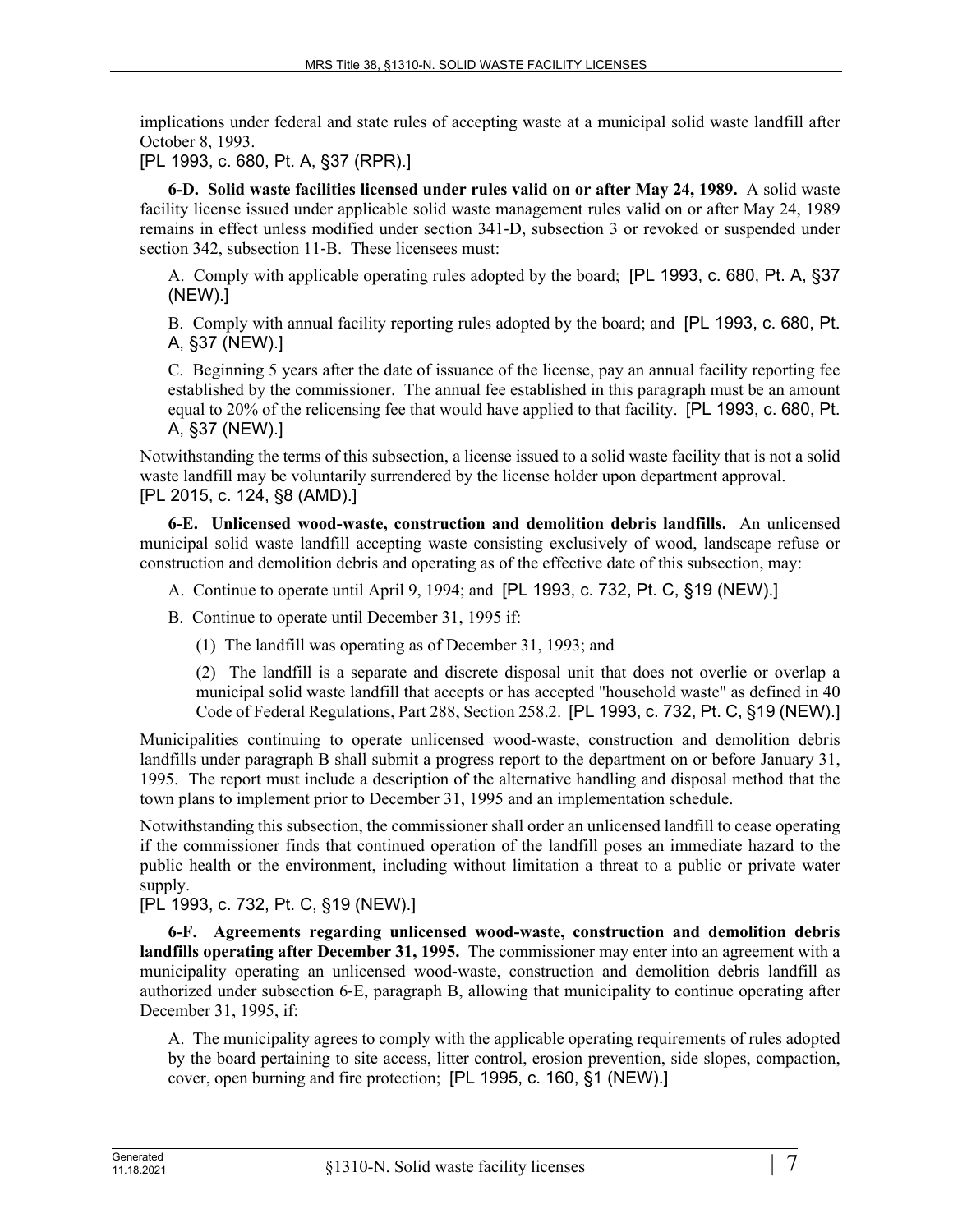B. The municipality is conducting a groundwater quality monitoring program at the landfill as of the effective date of this subsection and agrees to continue the program for the life of the facility, or the municipality implements, as a term of the agreement, a groundwater monitoring program approved by the department; and [PL 1995, c. 160, §1 (NEW).]

C. The municipality submits a facility site plan and narrative that indicate current and proposed final landfill grades and describe the general operating plan and proposed landfilling sequence at the site. [PL 1995, c. 160, §1 (NEW).]

Agreements entered into pursuant to the provisions of this subsection must be for terms of sufficient duration to allow for the planned use of remaining site capacity and the proper closure of these landfills. The department shall consider the terms of these agreements on a case-specific basis, based upon the information submitted in conformance with paragraph C.

Unlicensed wood-waste, construction and demolition debris landfills may not, under the terms of agreements entered into pursuant to this subsection, expand horizontally onto areas where waste has not previously been disposed of, unless the area is licensed under the applicable provisions of this chapter. Notwithstanding this subsection the commissioner shall order an unlicensed landfill to cease operating if the commissioner finds that continued operation of the landfill poses an immediate hazard to the public health or the environment, including, but not limited to, a threat to a public or private water supply.

[PL 1995, c. 160, §1 (NEW).]

**7. Criminal or civil record.** The department may refuse to grant a license under this article if it finds that the applicant or, if the applicant is other than a natural person, any person having legal interest in the applicant has been found guilty of a criminal or civil violation of laws administered by the department or other laws of the State, other states, the United States or another country. [PL 1993, c. 680, Pt. A, §37 (RPR).]

**8. Exemption.** The disposal of construction and demolition debris, land clearing debris and wood wastes is exempt from the requirements of this chapter when:

A. The disposal facility is less than one acre in size; [PL 1993, c. 680, Pt. A, §37 (RPR).]

B. The disposal facility is located on the same parcel of property where the waste is generated; and [PL 1993, c. 680, Pt. A, §37 (RPR).]

C. Only one exempt disposal facility is located on a single parcel of property, except that additional disposal facilities on the same parcel that are less than one acre in size and that were in existence prior to the effective date of this subsection do not require a license under this chapter if no additional waste is disposed of in those additional facilities after the effective date of this subsection. [PL 1993, c. 680, Pt. A, §37 (RPR).]

[PL 1993, c. 680, Pt. A, §37 (RPR).]

**9. Host community agreements.** The following provisions apply to a solid waste disposal facility, except that this subsection does not apply to a facility owned by the State or to a facility described in section 1303–C, subsection 6, paragraphs E or F.

A. The department may not issue a license for a solid waste disposal facility unless a host community agreement is in place as described in this subsection. [PL 2007, c. 406, §2 (AMD).]

A-1. A solid waste disposal facility must have in place a host community agreement with all applicable host communities during the development and operation and through closure of that facility, except that a solid waste disposal facility owned by a municipality that meets the provisions of section 1303-C, subsection 6, paragraph B is not required to have in place a host community agreement with the host community that is the geographic site of the facility. A host community agreement for the purposes of this section must, when applicable, include the provisions set forth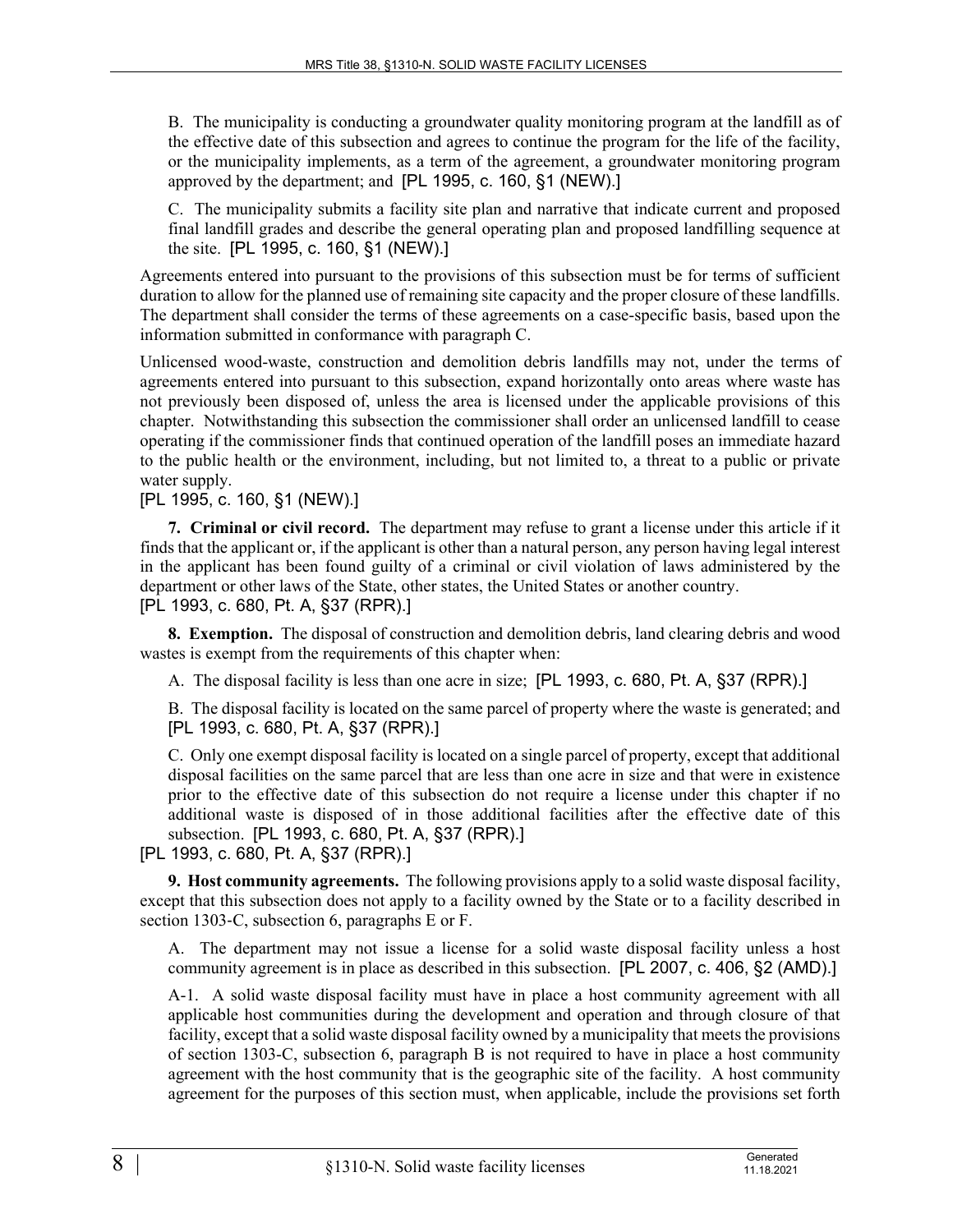in paragraph B, except that a host community agreement in effect prior to the effective date of this paragraph is not required to include the provisions set forth in paragraph B. [PL 2007, c. 406, §2 (NEW).]

B. Based upon the nature, size and projected impacts of the proposed facility, host community agreements must, when applicable, include provisions regarding:

(1) Improvement, maintenance and repair of local roads directly affected by traffic to and from the facility and of other infrastructural elements directly affected by the facility;

(2) Development and maintenance of adequate local emergency response capacity to accommodate the facility;

(3) Financial support for personnel or other means to provide technical assistance to the municipality in interpreting data and to advise the municipality on other technical issues concerning the facility; and

(4) Other issues determined on a case-specific basis by the applicant and municipality to be appropriate given the nature of the proposed facility.

The department shall adopt rules concerning the expenditure of funds made available to a municipality under the provisions of subparagraph (3) to ensure that funds are used to provide direct technical support to the municipality necessary for the conduct of municipal planning and decision making. [PL 1995, c. 465, Pt. A, §16 (NEW); PL 1995, c. 465, Pt. C, §2 (AFF).]

C. In the event that the parties to a host community agreement required under this subsection cannot agree on the terms of agreement, the parties shall submit the dispute for resolution in accordance with this paragraph.

(1) The parties shall submit the dispute for mediation. The commissioner shall present to the parties a list of 5 experienced and qualified mediators. Each party may strike 2 names from the list. After each party has been afforded 2 opportunities to strike, either the sole remaining person or the first unchallenged person on the list must be appointed by the commissioner as the mediator assigned to mediate the dispute. In assembling the list of proposed mediators, the commissioner may consider the panel of mediators offered by the Office of Court Alternative Dispute Resolution Service created in Title 4, section 18‑B.

(2) If mediation fails to result in an agreement between the parties, the parties shall submit the dispute for arbitration. The commissioner shall present to the parties a list of 5 experienced and qualified arbitrators. Each party may strike 2 names from the list. After each party has been afforded 2 opportunities to strike, either the sole remaining person or the first unchallenged person on the list must be appointed by the commissioner as the arbitrator assigned to determine the dispute. In assembling the list of proposed arbitrators, the commissioner may consider the panels of arbitrators offered by the Office of Court Alternative Dispute Resolution Service created in Title 4, section 18‑B or by the American Arbitration Association or a successor organization.

(a) Both the facility and the host community will be bound by the decision of the arbitrator.

(b) Unless otherwise provided for in this subparagraph, the arbitration must be conducted in accordance with the rules of the American Arbitration Association or a successor organization for the conduct of commercial arbitration proceedings.

(c) Costs associated with the arbitration must be shared equally between the parties.

(d) The arbitrator shall submit the decision to the commissioner.

(e) Either party may appeal the decision of the arbitrator to the Superior Court. [PL 2007, c. 406, §2 (NEW).]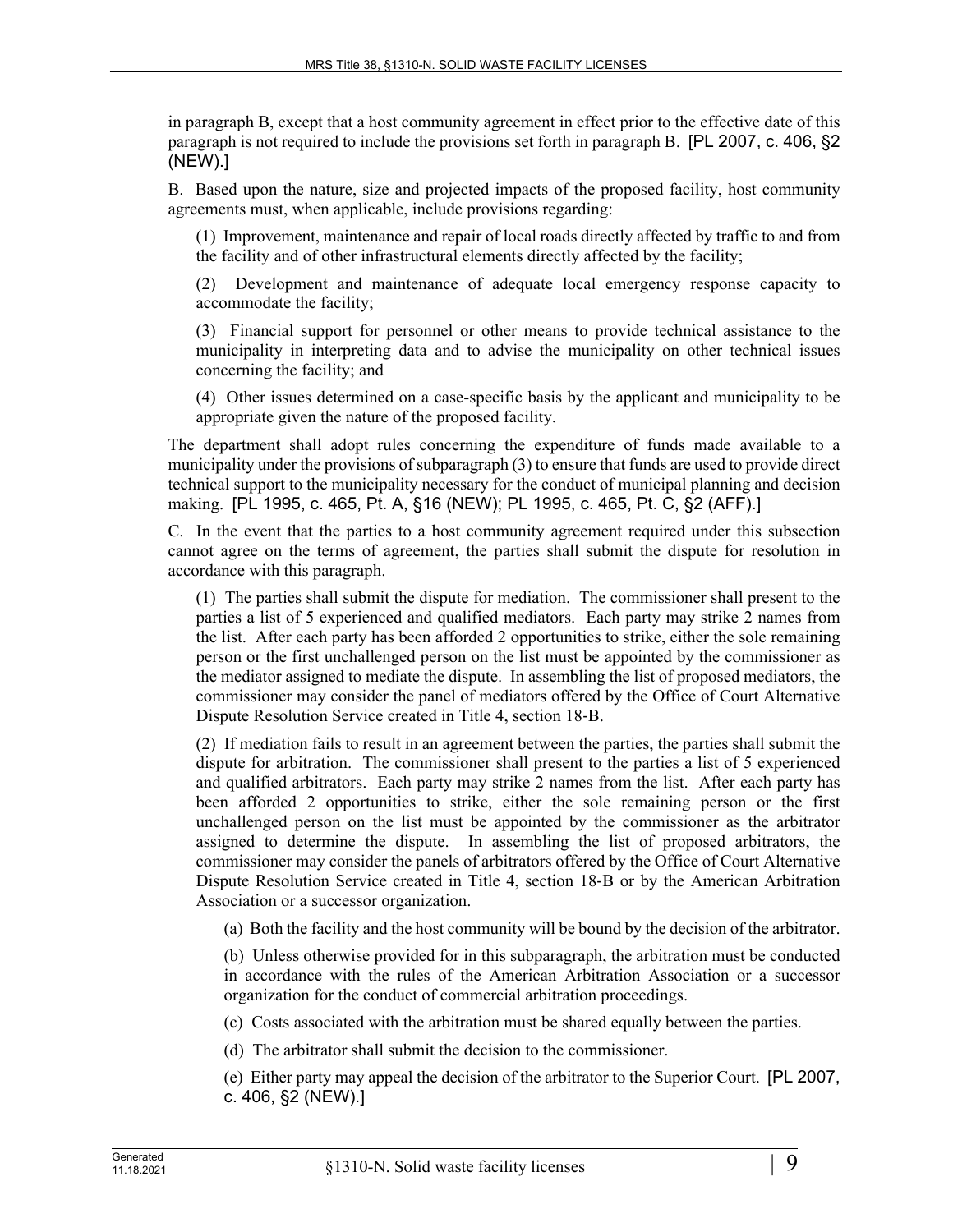## [PL 2007, c. 406, §2 (AMD).]

**10. Water supply testing.** Upon written request to the department from the owner of property abutting a commercial solid waste disposal facility that accepts special waste for landfilling, the department shall require the facility licensee to have conducted biannual sampling and analysis of a private water supply well used by the requestor for drinking water. This subsection applies only if the requestor owned and resided and the private water supply well existed on that property prior to the time the property became an abutting property. For purposes of this subsection, "abutting" means both contiguous to the property on which the facility is located, including directly across a public or private right-of-way, and within one mile of the location of the facility.

A. Sampling and analysis must be conducted by a certified laboratory selected by the property owner in a manner specified by, and that meets criteria developed by, the department. The criteria must allow for split samples to be taken by the laboratory selected by the property owner and by a laboratory selected by the licensee. [PL 1999, c. 691, §1 (NEW).]

B. The water supply must be analyzed for all parameters or chemical constituents determined by the department to be appropriate and consistent with department rules regarding solid waste management. The laboratory performing the sampling and analysis shall provide written copies of sample results to the licensee, the landowner and the commissioner. [PL 1999, c. 691, §1 (NEW).]

C. If the analysis indicates possible contamination from the facility, the commissioner shall require the licensee to conduct additional sampling and analysis in conformance with department rules regarding solid waste management to determine more precisely the nature, extent and source of contamination. The commissioner shall, if necessary, require this sampling beyond the boundaries of the property abutting the facility. [PL 1999, c. 691, §1 (NEW).]

D. If a facility adversely affects a public or private water supply by contamination, pollution, degradation, diminution or other means that result in a violation of the state drinking water standards as determined by the commissioner, the licensee shall restore the affected supply at no cost to the consumer or replace the affected supply with an alternative source of water that is of like quantity and quality to the original supply at no cost to the consumer. [PL 1999, c. 691, §1 (NEW).]

E. The licensee shall provide owners of property abutting the facility with written notice of their rights under this subsection on a form prepared by the commissioner as follows:

(1) On or before December 1, 2000, for a commercial solid waste disposal facility that accepts special waste for landfilling licensed under this chapter prior to October 1, 2000; and

(2) At or before the time of license issuance for a commercial solid waste disposal facility that accepts special waste for landfilling licensed under this chapter on or after October 1, 2000. [PL 1999, c. 691, §1 (NEW).]

This subsection applies to a new, expanded or existing commercial solid waste disposal facility that accepts special waste for landfilling. When licensing any such facility, the department shall incorporate the provisions of this subsection into the license. The provisions of this subsection apply only to a commercial solid waste disposal facility that accepts special waste for landfilling. [PL 1999, c. 691, §1 (NEW).]

**11. Waste generated within the State.** Consistent with the Legislature's findings in section 1302, a solid waste disposal facility owned by the State may not be licensed to accept waste that is not waste generated within the State.

[PL 2019, c. 619, §5 (AMD).]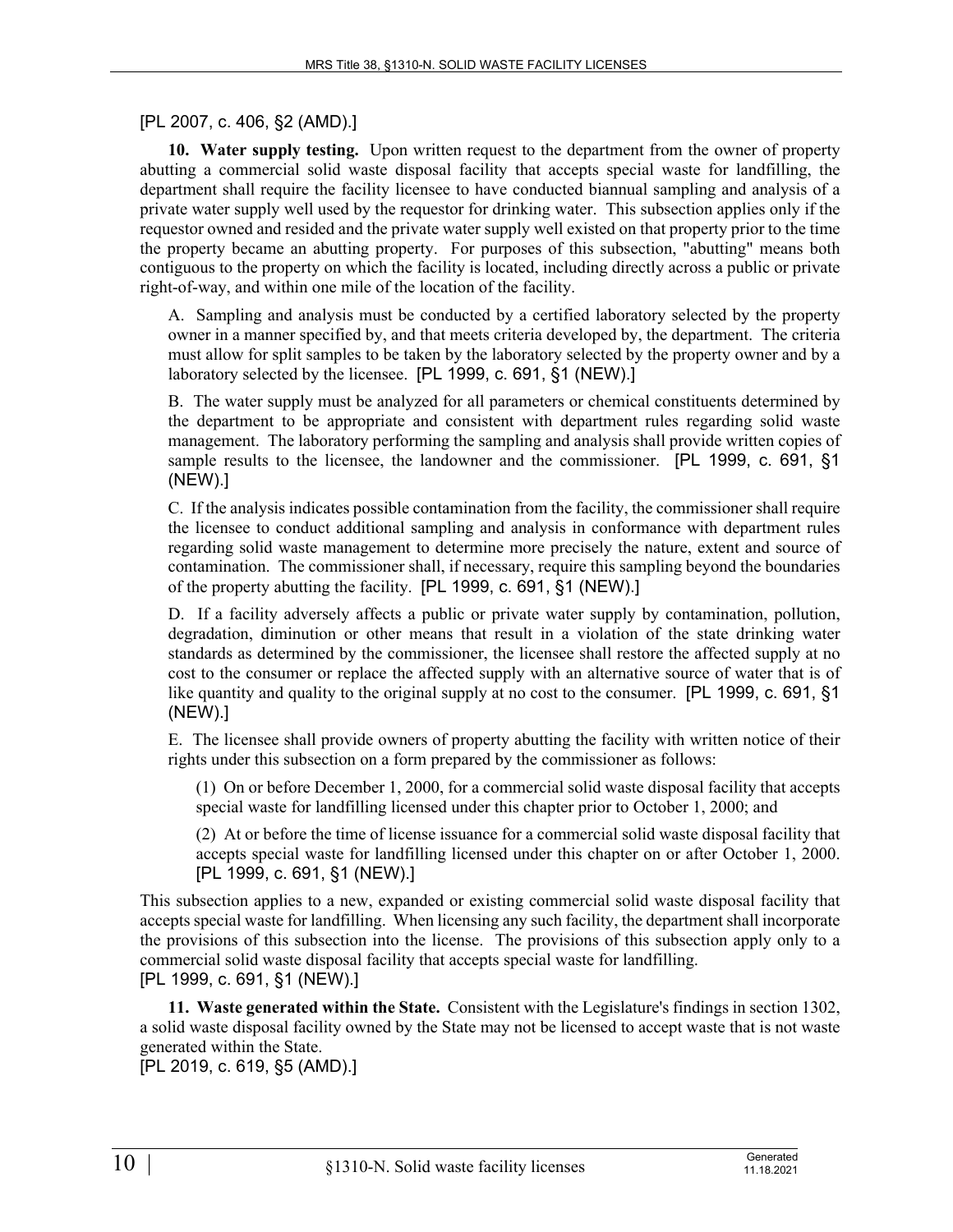**12. Citizen advisory committee notification.** Except for applications for minor alterations, the department may not issue a license or an amendment to a license to a solid waste disposal facility owned by the State unless the provisions of this subsection are satisfied.

A. For purposes of this subsection, the following terms have the following meanings.

(1) "Appointing authority" means an entity authorized pursuant to law or resolve to appoint a member to a citizen advisory committee.

(2) "License" means a license, permit, order or approval issued by the department pursuant to this chapter.

(3) "Minor alteration" means an alteration that in the department's judgment does not have a potential to impact the environment or public health or welfare or to create a nuisance. [PL 2011, c. 543, §1 (NEW).]

B. The owner or operator of a solid waste disposal facility shall:

(1) At least 10 days prior to filing an application for a license or an amendment to a license with the department, send to each member of the relevant citizen advisory committee established pursuant to law or resolve a notice that a copy of the license or amendment application will be sent to each appointing authority in accordance with subparagraph (2). The notice must be sent by United States Postal Service, certified mail, return receipt requested; and

(2) At the time of filing an application for a license or an amendment to a license with the department, send to each municipality and any other appointing authority a copy of the license or amendment application. The copy must be sent by United States Postal Service, certified mail, return receipt requested or by a commercial mail delivery service with a comparable proof of delivery. [PL 2011, c. 543, §1 (NEW).]

C. When filing a license or amendment application, the owner or operator of a solid waste disposal facility shall submit to the department a copy of the certified mail receipts or comparable proof of delivery received under paragraph B. [PL 2011, c. 543, §1 (NEW).]

The department may not issue a license or an amendment to a license prior to 30 days after the latest date of mailing of an application or notice sent in accordance with paragraph B. [PL 2011, c. 543, §1 (NEW).]

# SECTION HISTORY

PL 1987, c. 517, §25 (NEW). PL 1987, c. 557, §1 (AMD). PL 1989, c. 157 (AMD). PL 1989, c. 585, §§E24-28 (AMD). PL 1989, c. 890, §§A40, B242 (AMD). PL 1991, c. 43, §§1,2 (AMD). PL 1991, c. 43, §§4,5 (AFF). PL 1991, c. 72, §7 (AMD). PL 1991, c. 169 (AMD). PL 1991, c. 241 (AMD). PL 1991, c. 622, §X14 (AMD). PL 1991, c. 644, §1 (AMD). PL 1991, c. 745, §3 (AMD). PL 1993, c. 191, §1 (AMD). PL 1993, c. 191, §4 (AFF). PL 1993, c. 378, §§5,6 (AMD). PL 1993, c. 383, §36 (AMD). PL 1993, c. 680, §A37 (RPR). PL 1993, c. 732, §§B1,2,C19 (AMD). PL 1995, c. 73, §§1, 2 (AMD). PL 1995, c. 126, §1 (AMD). PL 1995, c. 160, §1 (AMD). PL 1995, c. 465, §§A13-16 (AMD). PL 1995, c. 465, §C2 (AFF). PL 1995, c. 642, §9 (AMD). PL 1997, c. 393, §§A47,48 (AMD). PL 1999, c. 393, §5 (AMD). PL 1999, c. 691, §1 (AMD). PL 2001, c. 212, §5 (AMD). PL 2007, c. 406, §2 (AMD). PL 2007, c. 414, §§2, 3 (AMD). PL 2007, c. 583, §§2-4 (AMD). PL 2009, c. 412, Pt. A, §1 (AMD). PL 2011, c. 543, §1 (AMD). PL 2011, c. 682, §38 (REV). PL 2013, c. 243, §1 (AMD). PL 2013, c. 458, §1 (AMD). PL 2015, c. 124, §8 (AMD). PL 2019, c. 619, §§4, 5 (AMD).